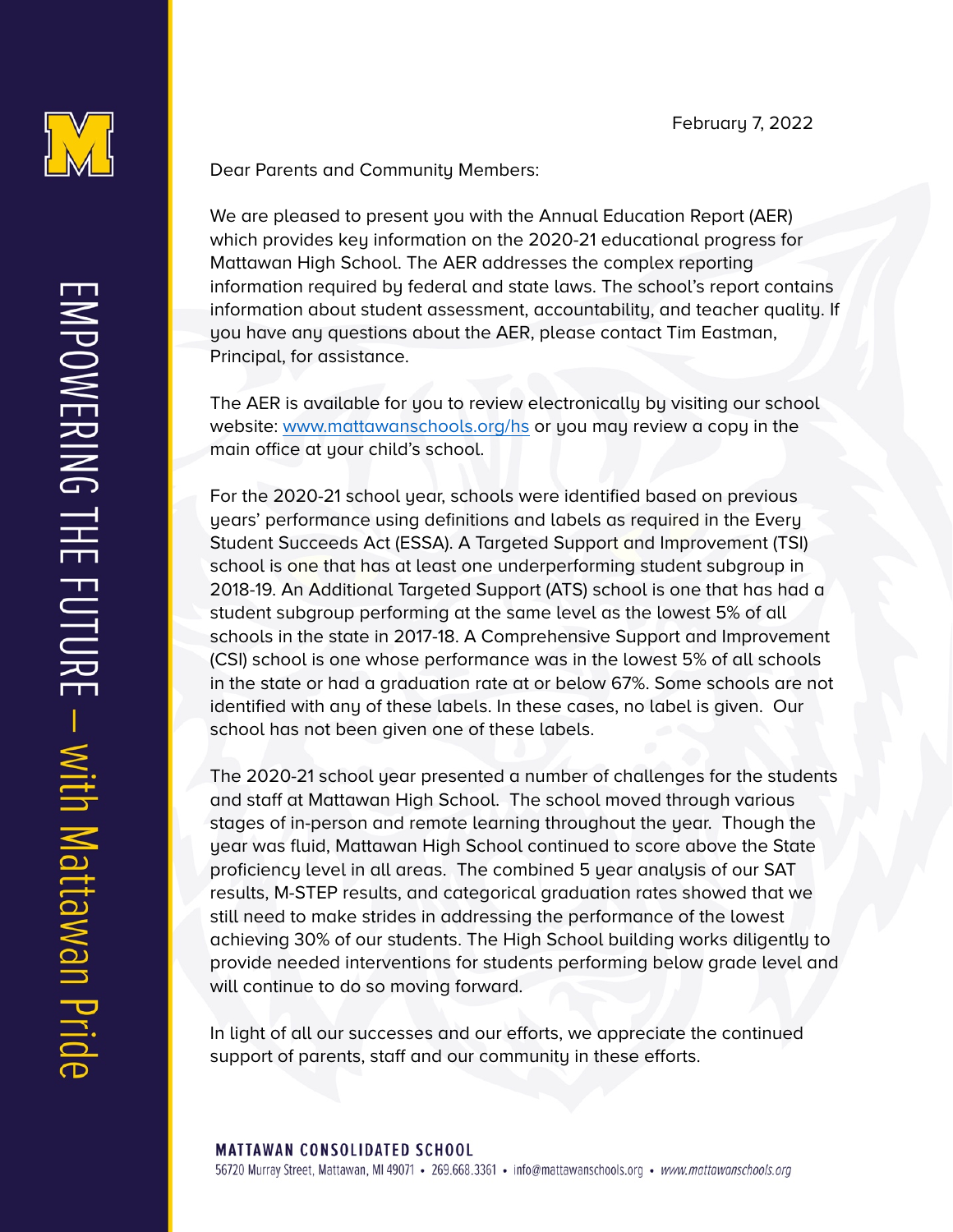

The remainder of this report provides you with additional information about our school and our achievements, including:

- General description of our school, and the process for student placement
- Our 3-5 year overarching building priorities and annual school improvement goals in the core content areas
- A brief description of each specialized school
- A description of our core curriculum, how it is being implemented, as well as how you can access a copy of the core curriculum for review
- Aggregate student achievement results for state and national assessments administered within the district
- Parent participation in parent-teacher conferences
- The number and percent of our students who are enrolled in postsecondary courses through dual enrollment, the names of the advanced placement college equivalent courses offered, the number and percentage of students enrolled in these courses, and the number and percentage of students receiving a score of 3.0 or higher that leads to college credit(s)

Mattawan High School strives to be a collaborative learning community in which every individual is valued, engaged and successful. The foundation of our learning organization is built upon four beliefs. We will:

- Continually improve
- Collaborate and Communicate
- Focus on Learning and Achievement
- Nurture and Maintain a positive school culture

Each of us is committed to your child's success and serving your family's needs within a safe and respectful setting. Our educational environment is characterized by the care and concern shown for students. A variety of teaching and learning opportunities are fostered to meet individual needs and learning styles. Our curriculum addresses the diversity of students' academic skills, interests, and social, emotional, and physical development.

Our overarching goal is to provide a safe and academically rigorous school that produces confident, competent and compassionate learners. A commitment to this goal with excellence shared by staff, students, parents, and community makes Mattawan High School a leader in providing

### **MATTAWAN CONSOLIDATED SCHOOL**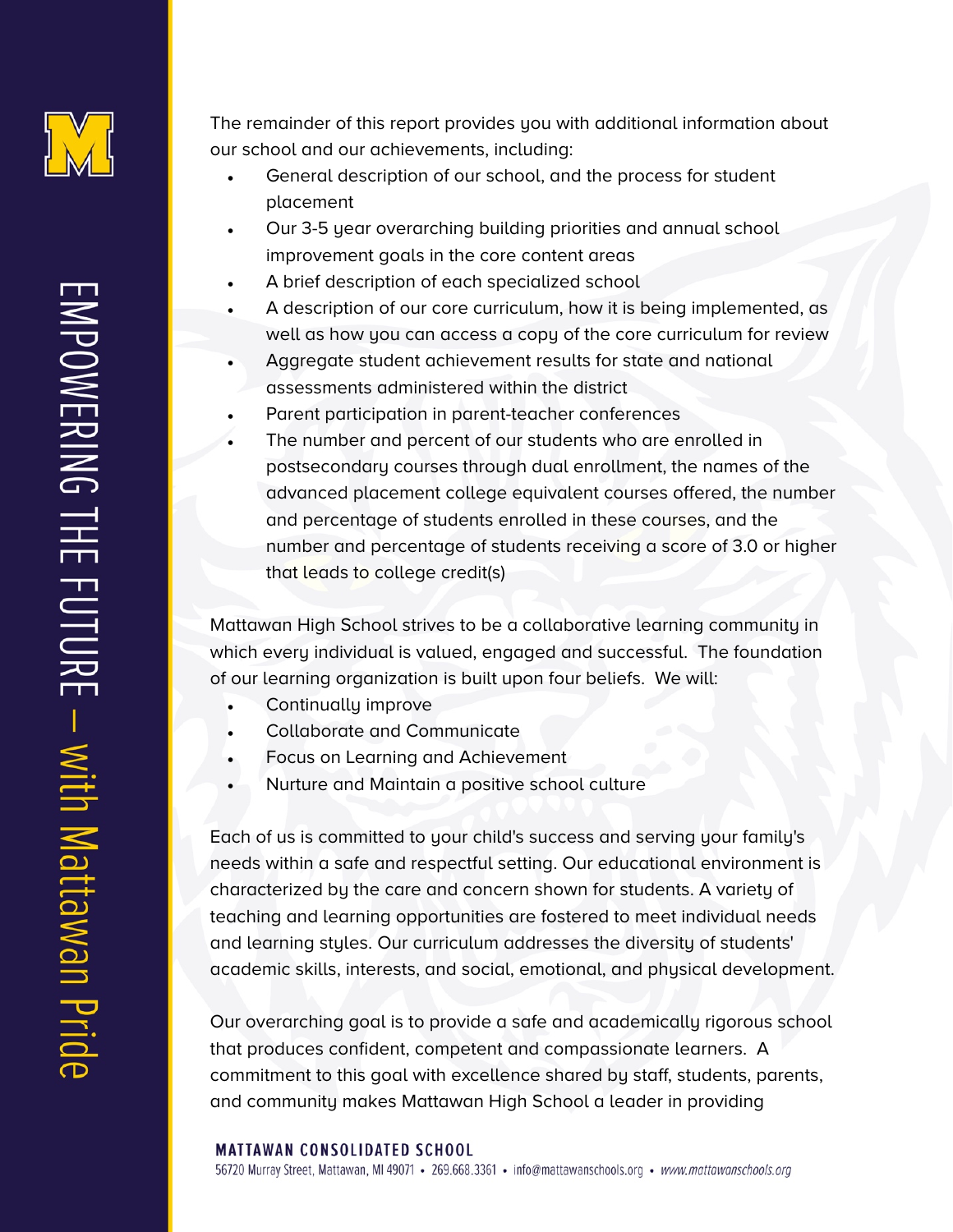

exemplary educational programming and an engaging experience for all students. We appreciate your continued support and look forward to a strong finish to this school year.

With Wildcat Pride,

 $\frac{1}{2}$  im fort -

Tim Eastman Mattawan High School Principal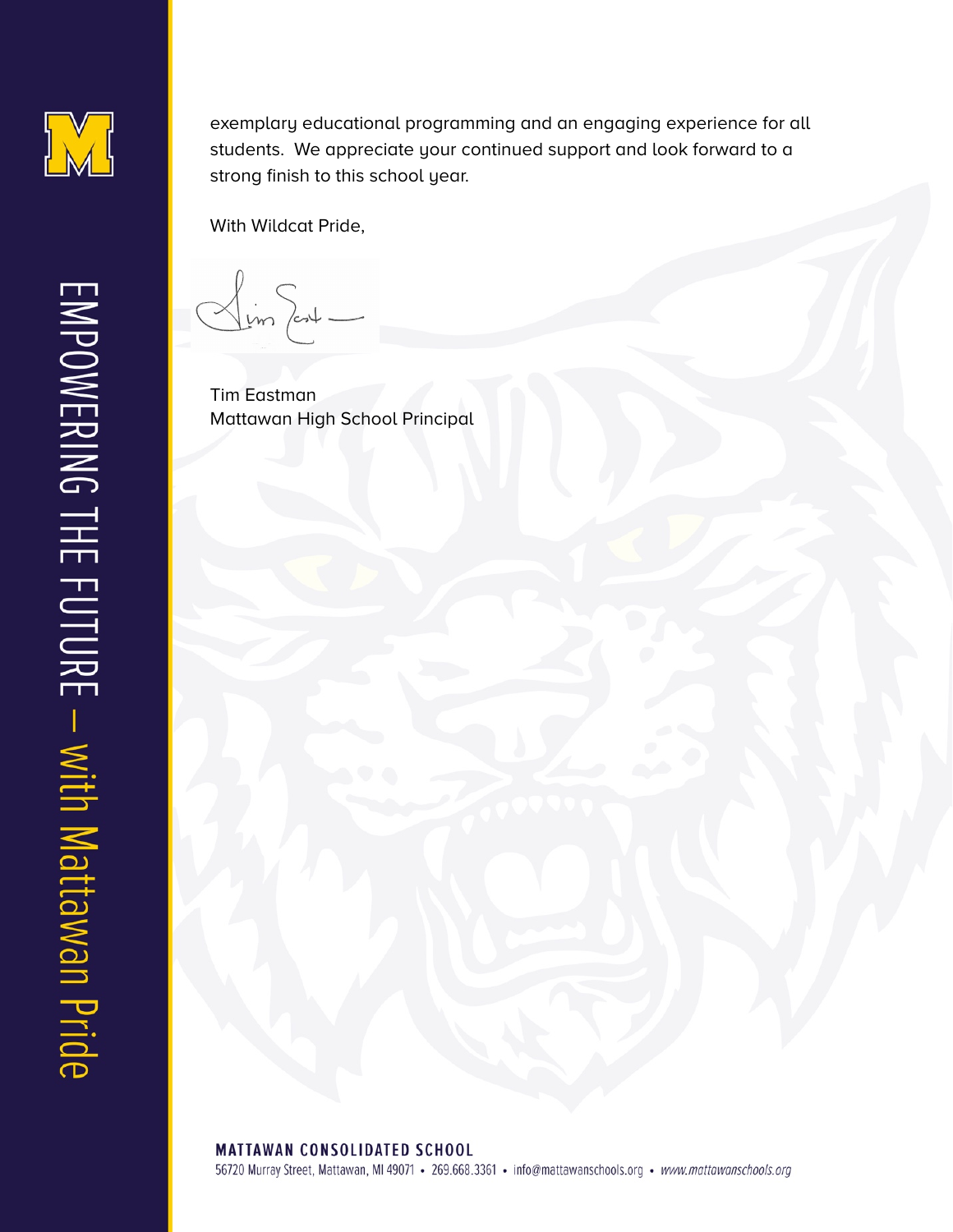## **About Our School**

Mattawan Consolidated School is a growing school district just west of Kalamazoo and Portage. The area is dotted with lakes and combines the advantages of rural living with close proximity to a metropolitan area. Halfway between Chicago and Detroit, we are a semi-rural/suburban school district on the fringe of Kalamazoo/Portage. Our school community serves families employed by higher-education institutions (Kalamazoo College, Western Michigan University and Kalamazoo Valley Community College); bio-tech and pharmaceutical industries, local and global businesses and financial institutions, agricultural and construction industries, as well as multiple medical facilities and area schools.

This family oriented, education-minded community attracts residents from the surrounding area and is home to individuals and families new to the Kalamazoo area. Covering 52 square miles, the district currently educates nearly 4000 students kindergarten through twelfth grade. The four schools that comprise the Mattawan Consolidated School District are centrally located, providing easy access to each school and maximizing interaction among students and staff. Mattawan Consolidated School continues to grow and is prepared to continue our tradition of excellence.

Mattawan High School is a comprehensive high school serving 1176 students in grades 9-12. The high school facilities are well-kept and still retain their original luster, though the building is in its thirtieth year of operation. Thanks to our supportive community, the district passed bonds in 2014 and in 2018. Monies from these bonds have been used to add a new wing, update security, provide technology upgrades, renovate a portion of the existing building, and provide a new roof for the building.

Students attend school from 7:40 am to 2:35 pm. Each student is enrolled in 6 courses each semester that meet daily for fifty-five minutes with a five minute passing period between classes and 30 minutes for lunch. An additional 25 minutes per day is utilized by students for content-standards based, intensive intervention.

### **Student Placement**

The Student Service Team assigns students to the appropriate courses based on a number of variables including their Four-Year Educational Development Plan (EDP), course selections sheet (student and parent input), prerequisite coursework, achievement and attendance data, teacher recommendation, student needs, and available space. Students may be denied course enrollment due to a lack of available space or the need to pass prerequisites. Schedules are provided to each student prior to school or upon enrollment. Parents may request a particular student placement into a course by completing the K-12 Student Placement form. K-12 Student Placement forms are available in the main office.

Given the time and input provided in the development of each student's schedule, we rarely make course changes unless a student is inappropriately placed in a course, where s/he has not fulfilled the prerequisite credit, has an incomplete schedule, or is scheduled into a course where s/he has previously earned credit. In addition, we typically do not accept student/parent requests for changes that reduce the rigor of a student's schedule, switch class periods, or rearrange their classes to be with friends or a specific teacher. Any questions or concerns about a student's schedule should be discussed with their counselor and/or dean of teaching and learning.

# **School Improvement**

Mattawan High School has adopted the MICIP protocol from the State of Michigan. We are working on incorporating a Professional Learning Community culture with goals surrounding the implementation of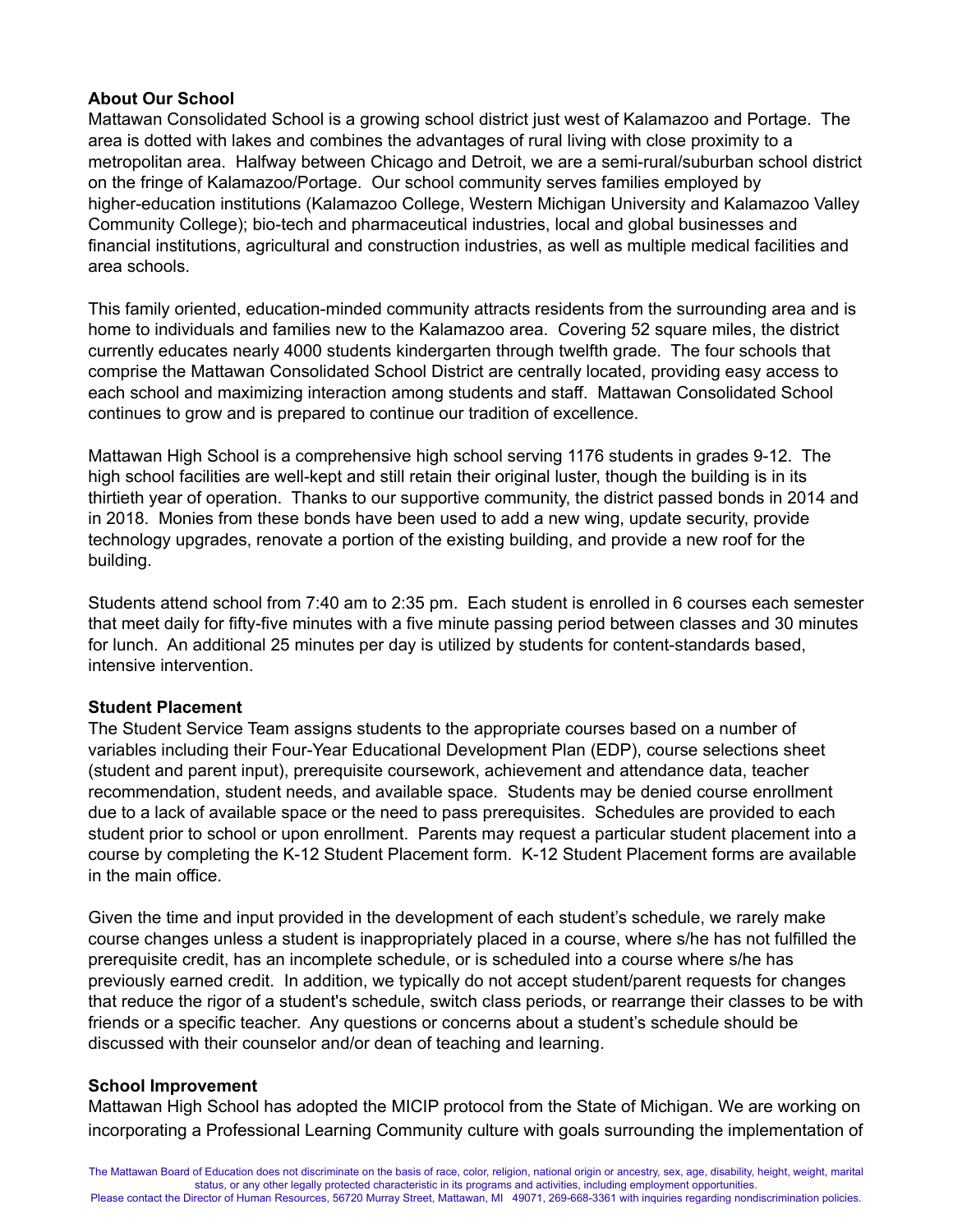Positive Behavioral Intervention and Support (PBIS), Social Emotional Learning (SEL), an academic focus on Curriculum Planning around the subject of math, and Family Engagement Tied to Learning.

District initiatives around this effort include:

Positive Behavioral Intervention and Support (PBIS)

● PBIS professional development

Social Emotional Learning (SEL)

- SEL curriculum adoption and alignment
- Implementation of SEL diagnostic tool
- Professional development in CASEL

Curriculum Planning-Math

- Identify essential standards and scope and sequence.
- Develop common formative assessments and assessment rubrics.
- Professional development for PLC facilitators on curriculum planning.

Family Engagement Tied to Learning

● TBD

As we are in our inaugural year of this plan, progress is limited but progressing.

As part of the school improvement process, the High School has also set more content specific goals related to student success at the high school.

Goal 1: All students will demonstrate understanding and effective application of skills included in the English college readiness standards

Goal 2: All students will become proficient in the Reading Common Core Standards

Goal 3: All students will become proficient in the Mathematics Common Core Standards

Goal 4: All staff and students will learn in an environment that honors mental and emotional well-being District and school professional development has been geared toward "whole-child" support

Goal 5: All students and staff will participate in a Multi-Tiered System of Support for academic and behavioral achievement

### **Mattawan Virtual Academy**

Mattawan Virtual Academy is an online, alternative program for students that are not successful in the traditional high school setting.

### **Our Core Curriculum**

A copy of the high school curriculum is available in the main office of Mattawan High School. A copy of the Mattawan High School course guide that list all courses of study and a brief course description for each course is available in the main office of Mattawan High School and online: [Course](https://drive.google.com/file/d/1ExZce0bhewkeW1Upd8Q7eABVBrKjBEG7/view?usp=sharing) Guide.

The core curriculum is implemented daily through the use of evidenced based materials, instructional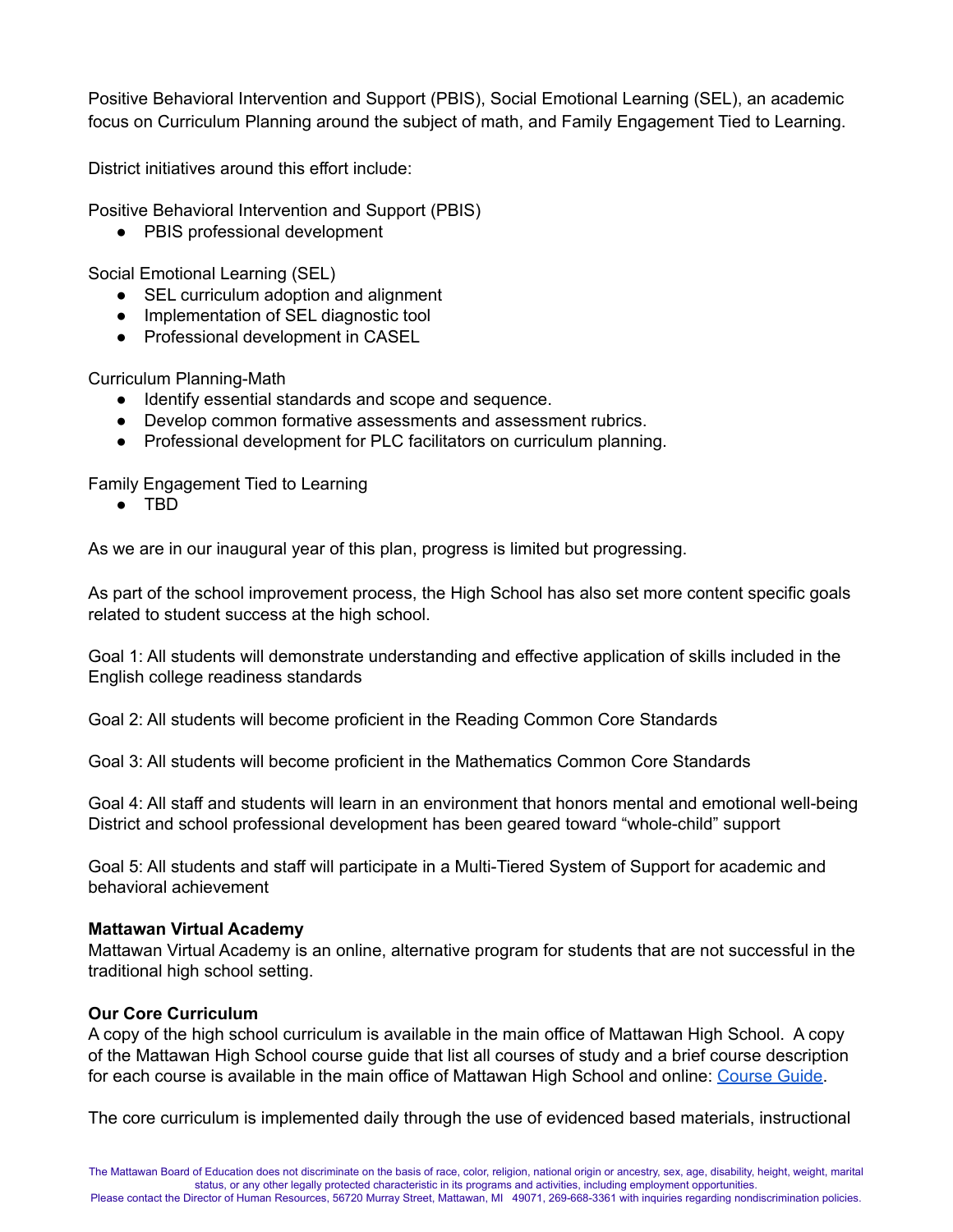best practices and quality instruction. Instruction is monitored and feedback given regularly through administrative classroom walkthrough observations, and the district supervision and evaluation system.

The Mattawan High School English, visual, performing and applied arts, health and physical education, math, science, social studies, and world languages departments use the Michigan Merit Curriculum (MMC) as the foundation for curriculum development, designing lessons and developing common benchmark assessments. The academic standards associated with the MMC can be found online at the Michigan Department of Education website at

[http://www.michigan.gov/mde/0,4615,7-140-28753\\_64839\\_65510---,00.html](http://www.michigan.gov/mde/0,1607,7-140-38924---,00.html)

In addition to our core curriculum, Mattawan High School has a strong intervention program for students which includes:

- Tier 2 courses standards and assessments in these courses are consistent with general courses, but additional time and intervention are available to support learning.
- Personal Curriculum as permitted by state statute and board policy.
- Alternative Education In partnership with Paw Paw Public schools, students in need of a smaller learning environment can attend Michigan Avenue Academy.
- Online Learning students are given the opportunity to take one or more online courses via Michigan Virtual High School.
- Credit Recovery students may recover credit by retaking a course, testing-out, or taking a course through Michigan Virtual University or Odysseyware.
- Mattawan Virtual Academy An online, alternative program for students that are not successful in the traditional high school setting.
- 25 minute, daily seminar period for focused intervention in English and mathematics.

### **Aggregate Student Achievement Results**

In the 2014-15 school year, the state of Michigan modified the MME with the elimination of the MEAP and the inclusion of a new assessment called the M-STEP. The state of Michigan also replaced the ACT plus writing with the SAT plus writing. Similar to the MME, the M-STEP has been designed to measure a school's yearly progress. The two tables below show how Mattawan High School achieved on the academic categories of the M-STEP and the SAT, respectively. With all school improvement data, there are a number of factors that go into the overall academic proficiency of the school. The M-STEP and SAT are just two factors that are considered. In the 2019-20 school year, the MSTEP and SAT were not administered due to the Covid 19 Pandemic. The results from the 18-19 and 20-21 are shown below

#### **M-STEP**

| <b>Accountability Area</b> | Percent Proficient (State) |           | Percent Proficient (Mattawan HS) |           |
|----------------------------|----------------------------|-----------|----------------------------------|-----------|
|                            | $18 - 19$                  | $20 - 21$ | 18-19                            | $20 - 21$ |
| <b>Science</b>             | <b>NA</b>                  | NA        | NA                               | NA        |
| <b>Social Studies</b>      | 46.6                       | 43.7      | 61.0                             | 46.5      |

**SAT**

| Accountability Area | % Met or Exceeded Benchmark (State) |           | % Met or Exceeded Benchmark (MHS) |           |
|---------------------|-------------------------------------|-----------|-----------------------------------|-----------|
|                     | $18-19$                             | $20 - 21$ | 18-19                             | $20 - 21$ |

The Mattawan Board of Education does not discriminate on the basis of race, color, religion, national origin or ancestry, sex, age, disability, height, weight, marital status, or any other legally protected characteristic in its programs and activities, including employment opportunities. Please contact the Director of Human Resources, 56720 Murray Street, Mattawan, MI 49071, 269-668-3361 with inquiries regarding nondiscrimination policies.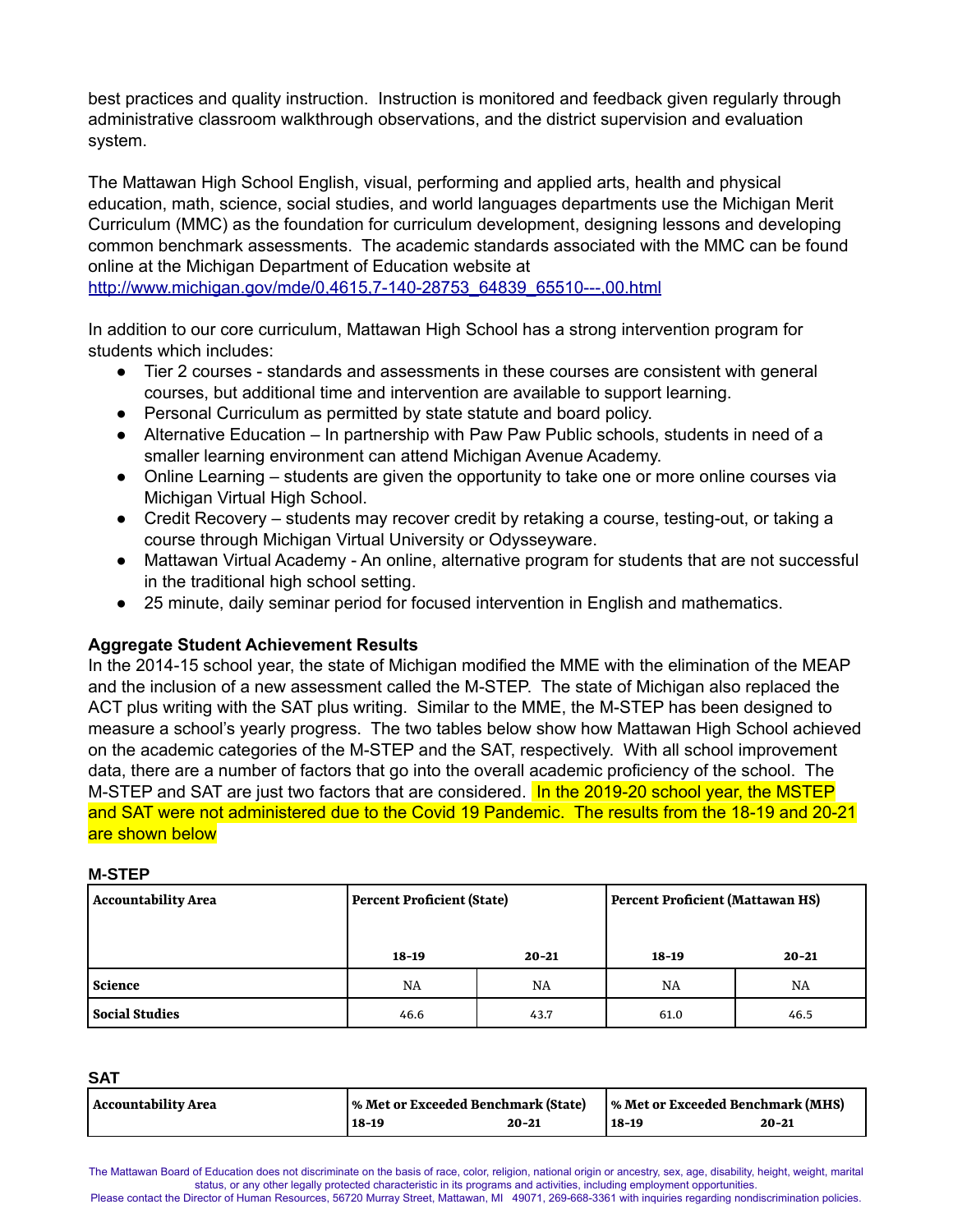| <b>Evidence Based Reading/Writing</b> | 55.3 | 75.9 | ـ    |
|---------------------------------------|------|------|------|
| Mathematics                           | 36.3 | 55.5 | 45.8 |

# **High School and Post-Secondary Credit Opportunities through Dual Enrollment**

Mattawan High School students have the opportunity to dual enroll at local colleges and universities in order to earn postsecondary credit or to fulfill some of the high school credit requirements. In the 2020-21 school year, 61 students (5.4%) enrolled in courses offered at Kalamazoo Valley Community College or Western Michigan University.

# **High School and Post-Secondary Credit Opportunities through Middle College**

Mattawan High School students have the opportunity to apply for a Middle College program through Van Buren ISD. Students may select/apply to one of two different options; Middle College paired with CTE at Van Buren Tech or a General Education track. In either case, students are mentored by staff at Van Buren Tech. In most cases, students in the MIddle College Program attend Kalamazoo Valley Community College. The program has increased every year since the addition of the General Education track. 2021 saw the graduation of 2 students from the MIddle College program and a total enrollment of 39.

| The following Advanced Placement courses are<br>offered at Mattawan High School in a traditional<br>classroom setting:                                                                                                                                                                                                                          | In addition to the courses to the left, many<br>students enroll in one or more of the following AP<br>courses online through Michigan Virtual High<br>School. |
|-------------------------------------------------------------------------------------------------------------------------------------------------------------------------------------------------------------------------------------------------------------------------------------------------------------------------------------------------|---------------------------------------------------------------------------------------------------------------------------------------------------------------|
| AP Biology<br><b>AP Calculus</b><br><b>AP Chemistry</b><br>AP Government and Comparative Politics<br><b>AP Environmental Science</b><br>AP European History<br>AP French<br>AP Language and Composition<br>AP Literature and Composition<br><b>AP Physics</b><br>AP Spanish<br><b>AP Statistics</b><br><b>AP US History</b><br>AP World History | <b>AP Art History</b><br><b>AP Computer Science</b><br>AP Macro Economics<br>AP Micro Economics<br>AP Physics B and C<br>AP Psychology                        |

## **Post Secondary Credit Opportunities through Advanced Placement Courses**

*Five-Year School Score Summary (2021)*

This report shows five years of data at the school. The graph table provides the overall total exams, total unique students and both the number and percentage of AP students with one or more scores of 3 or higher.

| 2019<br>2018<br>2020<br>2021<br>2017 |
|--------------------------------------|
|--------------------------------------|

Please contact the Director of Human Resources, 56720 Murray Street, Mattawan, MI 49071, 269-668-3361 with inquiries regarding nondiscrimination policies.